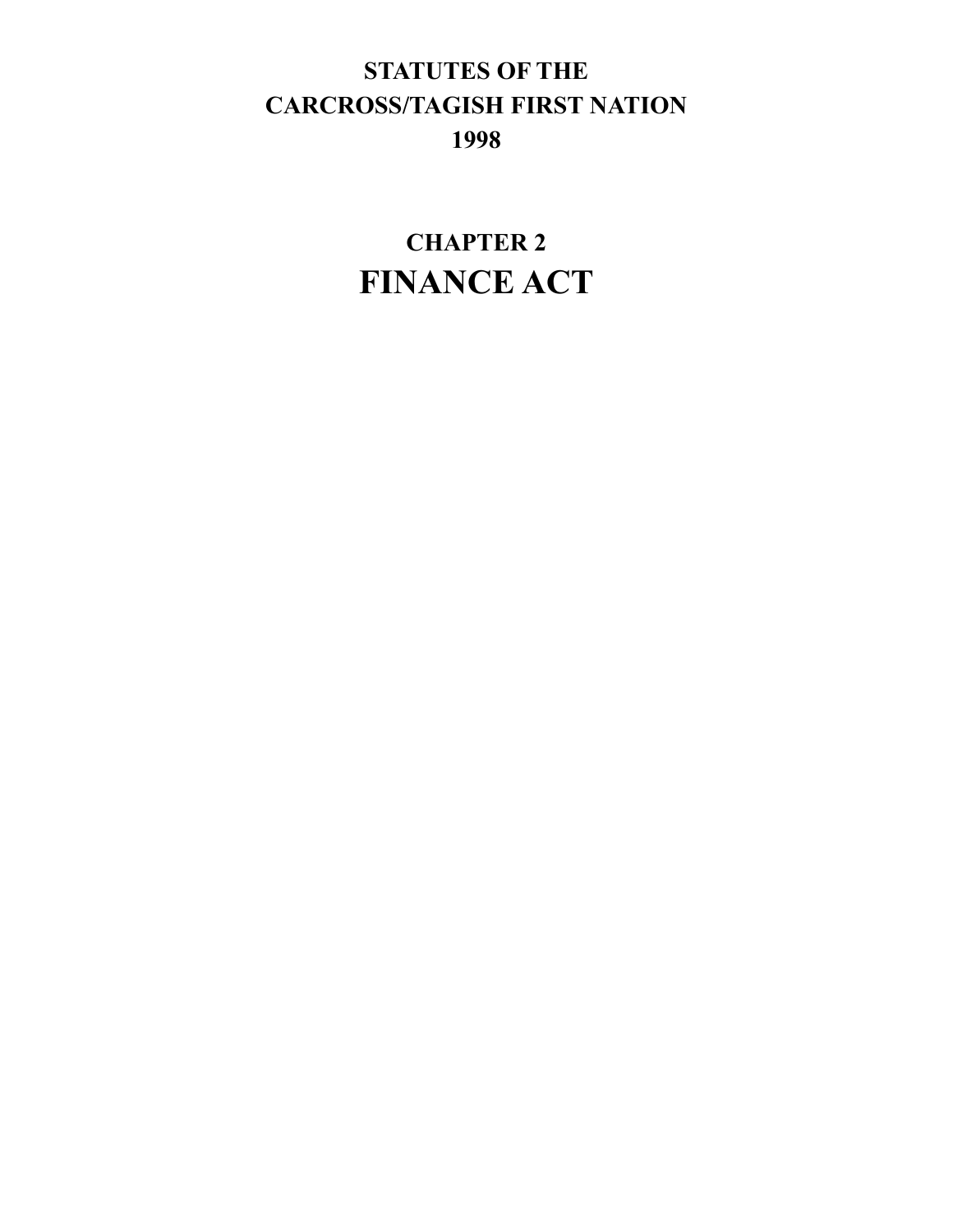This statute is published following the 1998 Assembly of the Government of the Carcross/Tagish First Nation. Statutes are available in annual editions. For further information, contact the Executice Council Offices, Government of the Carcross/Tagish First Nation, P.O. Box 130, Cacross, Yukon Territory, Y0B 1B0.

© Government of the Carcross/Tagish First Nation , 1998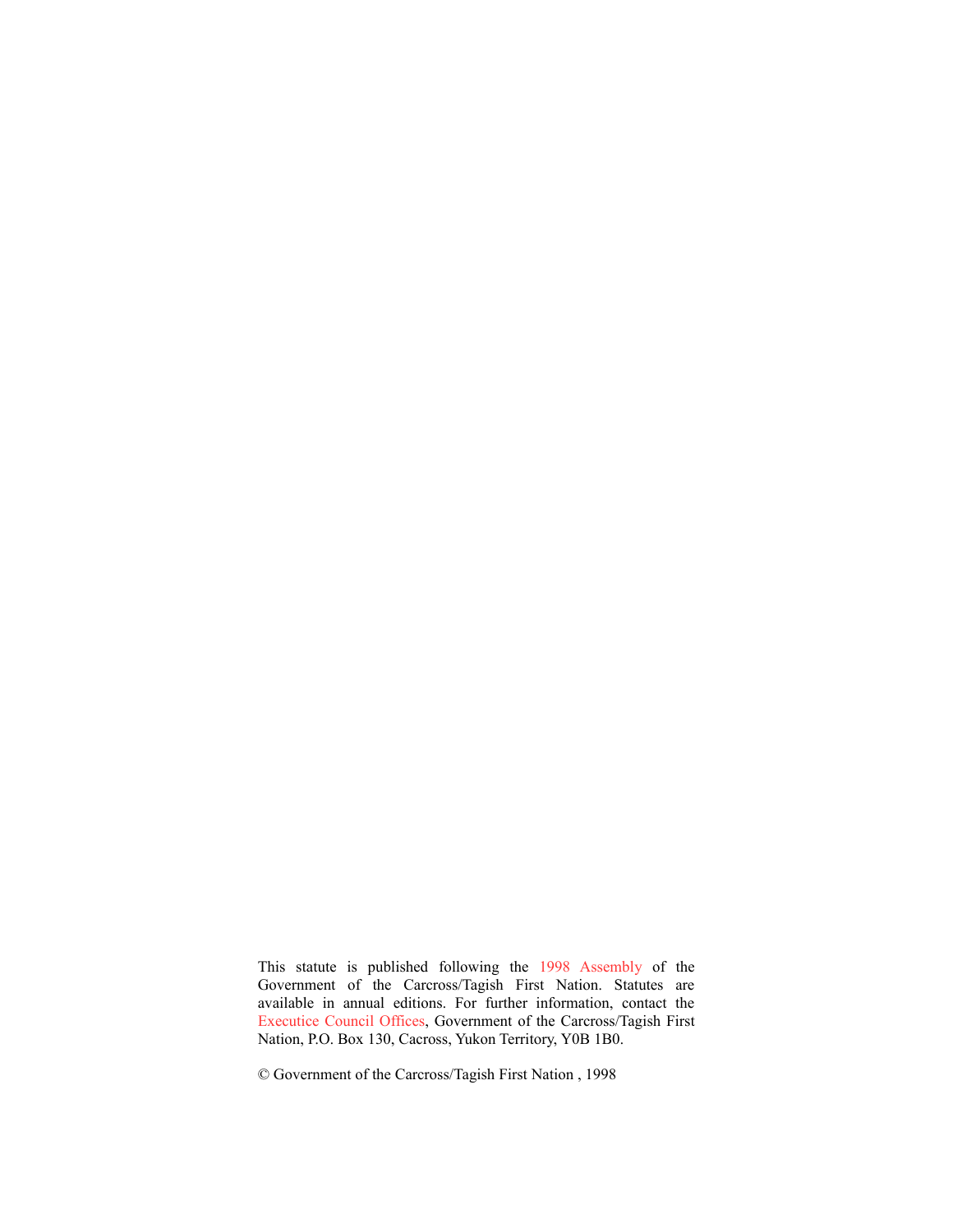## **CHAPTER 2**

## **FINANCE ACT**

## **(Assented to \_\_\_\_\_\_, 1998)**

The Council of the Carcross/Tagish First Nation, by and with the advice and consent of the Assembly of the Carcross/Tagish First Nation, enacts as follows:

## **PART 1 INTRODUCTORY PROVISIONS**

#### **Short Title**

**1.** (1) This Act may be cited as the *Finance Act*.

#### **Purposes of this Act**

**2.** (1) The purposes of this Act are to make public bodies more accountable to citizens and to maintain and carry out all financial functions of the Government of the Carcross/Tagish First Nation by

(a) establishing a Consolidated Revenue Fund; and

(b) establishing trust accounts; and

(c) maximizing investment returns on revenues; and

(d) limiting, delineating, managing and accounting for revolving funds; and

(e) ensuring accountability and disclosure regarding public accounts; and

(f) regulating and ensuring proper management and the provision of services and use public property; and

(g) regulating refunds; and

(h) establishing guidelines for loan advances and equity investments; and

(i) regulating remissions; and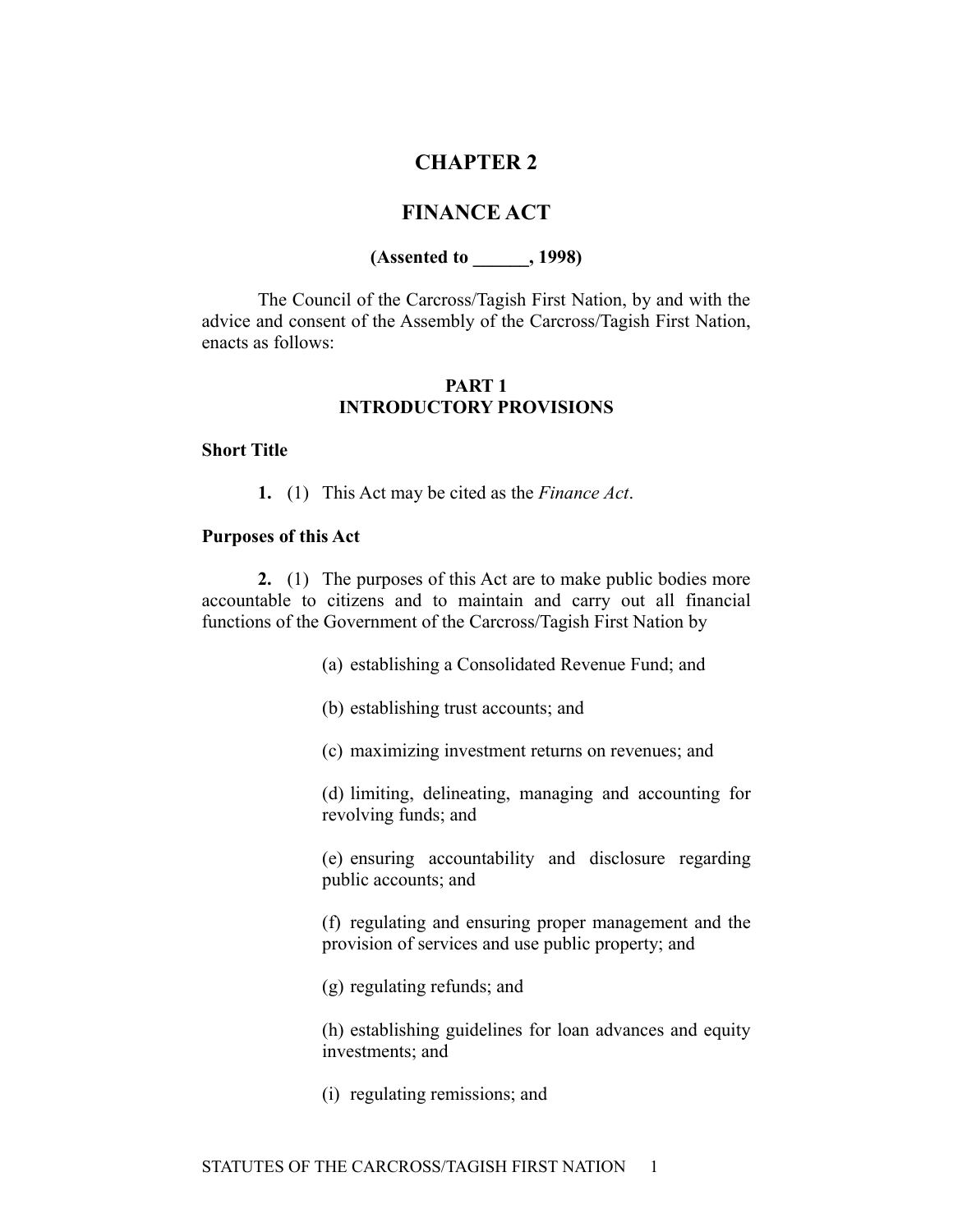(j) ensuring a proper system and process for the preparation, review, acceptance, approval and disclosure of annual budgets; and

(k) establishing regulations for the collection, receipt and deposit of public monies; and

(l) ensuring financial accountability and disclosure and that public monies are used appropriately for delivering programs and services to citizens.

#### **Scope of this Act**

**3.** (1) This Act applies to all revenues, expenditures and investments under the control of a public body of the Government of the Carcross/Tagish First Nation.

#### **Definitions**

**4.** (1) In this Act

"Constitution" means the *Constitution of the Carcross/Tagish First Nation, 1997* enacted by part 1 of the *Administrative Act*;

"Assembly" means the Assembly in accordance with the *Constitution of the Carcross/Tagish First Nation, 1997*;

"Council" means the Council in accordance with the *Constitution of the Carcross/Tagish First Nation, 1997*;

"citizen" means all members and associate members of the Carcross/Tagish First Nation enacted by part II of the *Constitution of the Carcross/Tagish First Nation, 1997*;

"Management Board" means the Management Board in accordance with part 4 of the *Administrative Act*;

"Finance Unit" means a public body established to administer the financial affairs of the Government of the Carcross/Tagish First Nation;

"head of Finance Unit" means any employee or public officer placed in charge of the Finance Unit;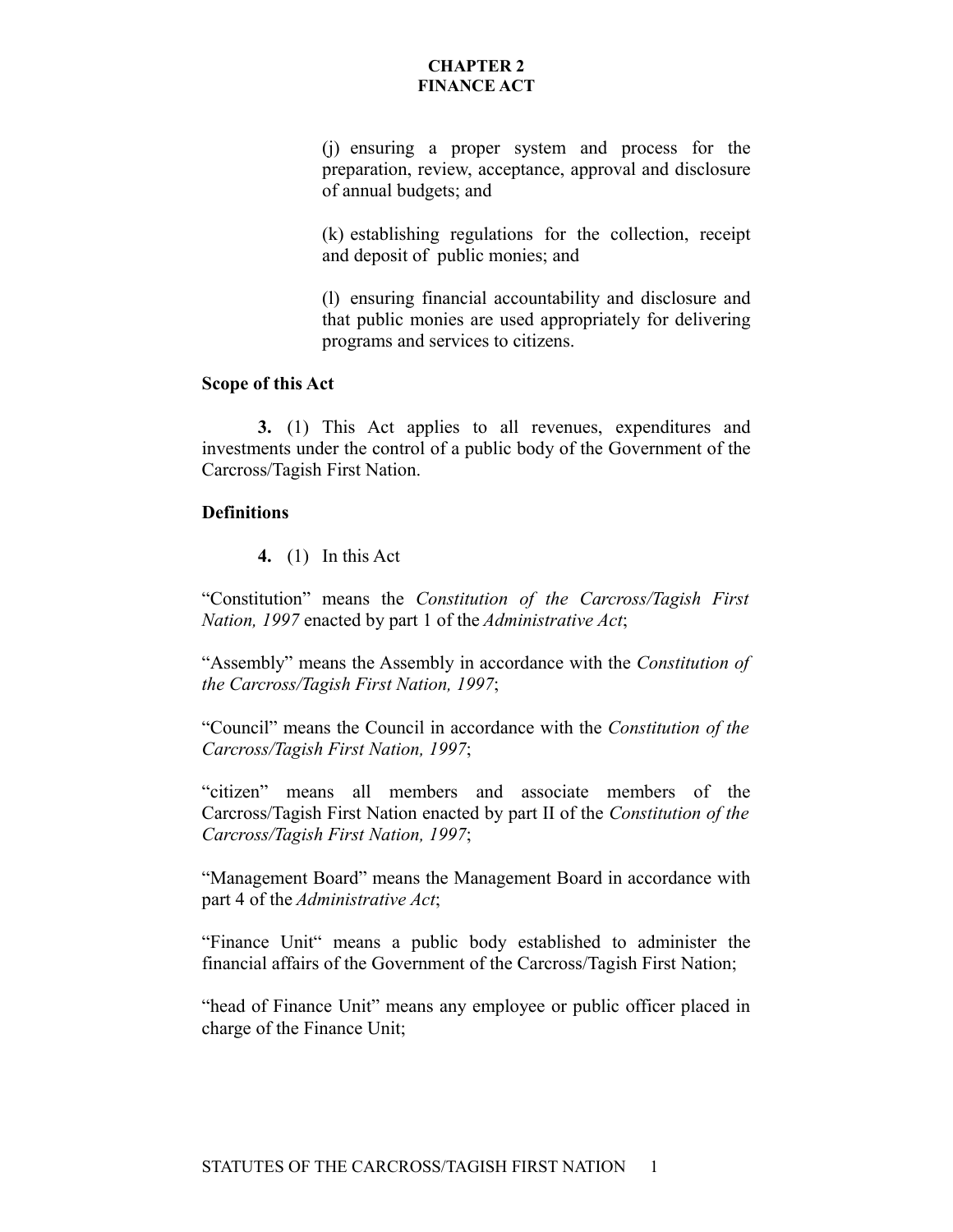"employee", in relation to a public body, includes a person retained under contract to perform services for the public body;

"public officer", in relation to a public body, includes a person retained under contract to perform services for the public body;

"public body" means

(a) a department, branch, unit, office, program, secretariat, or other similar executive agency of the Government of the Carcross/Tagish First Nation; and

(b) a board, committee, commission, foundation, corporation, or other similar agency established or incorporated as an agent of the Government of the Carcross/Tagish First Nation;

but does not include

(c) a corporation of which the controlling share capital is owned by a person other than the Government of the Carcross/Tagish First Nation or an agency of the Government of the Carcross/Tagish First Nation; or

(d) the Assembly of the Carcross/Tagish First Nation or the offices of the members of the Assembly; or

(e) a court established by an enactment.

"Final Agreements" means the Carcross/Tagish First Nation Final Land Claim and Self-Government Agreements entered between Her Majesty the Queen in Right of Canada as represented by the Minister of Indian Affairs and Northern Development, the Government of the Yukon Territory as represented by the Government Leader of the Yukon Territory and the Government of the Carcross/Tagish First Nation as represented by the Assembly and the Council of the Carcross/Tagish First Nation, signed on

"law", if not identified as that of a government other than that of the Government of the Carcross/Tagish First Nation, means an Act, legislation or bylaw enacted by the Assembly or the Council in accordance with the powers and responsibilities of the Assembly or the Council;

"policy", "procedure" or "regulation", if not identified as that of a government other than that of the Government of the Carcross/Tagish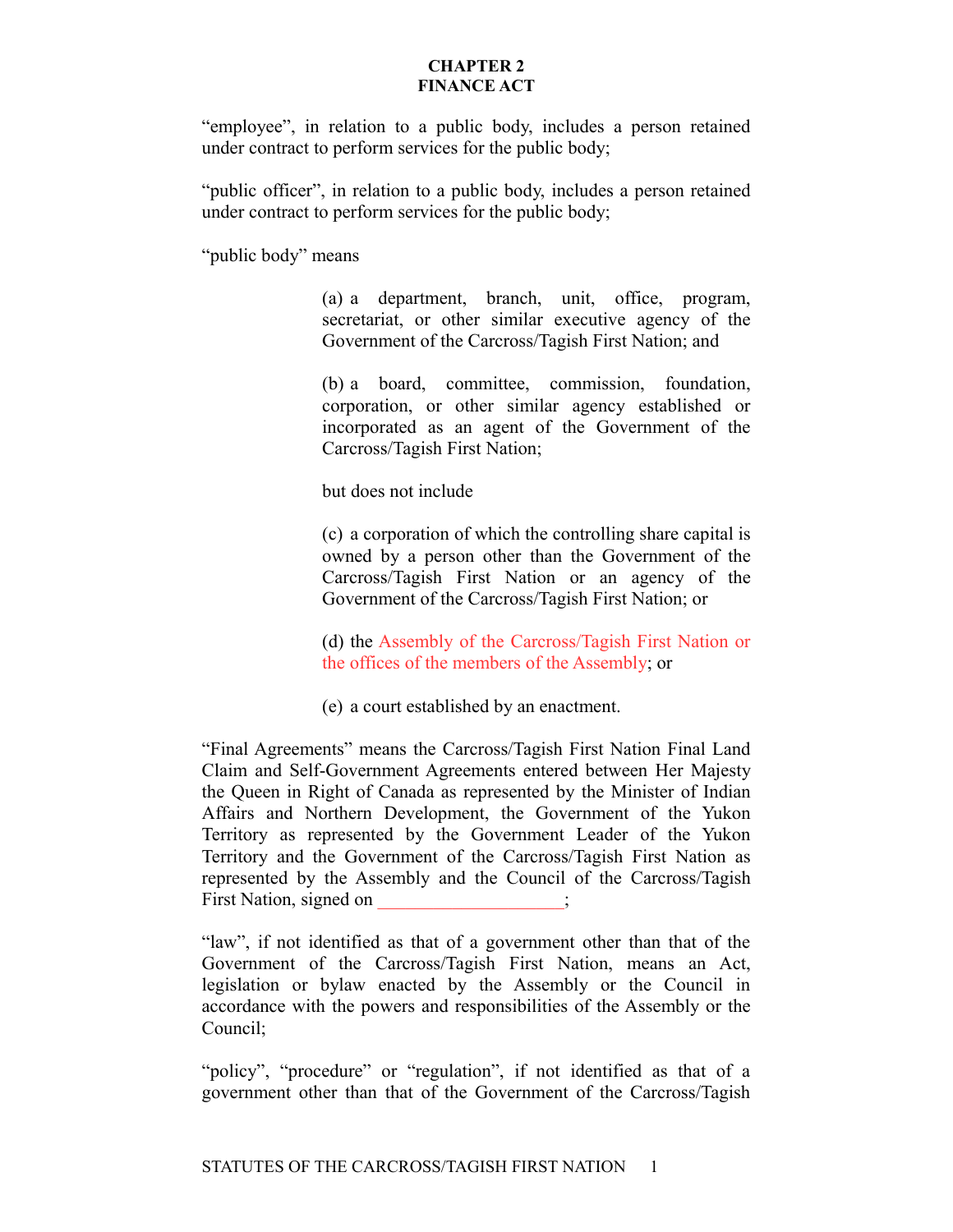First Nation, means a policy, procedure or regulation enacted and enforced by the Assembly or the Council in accordance with the powers and responsibilities of the Assembly or the Council;

"program", if not identified as that of a government other than that of the Government of the Carcross/Tagish First Nation, means a program administered and delivered by the Assembly or the Council in accordance with the powers and responsibilities of the Assembly or the Council;

"contribution agreement" means any agreement for funding entered between the Government of the Carcross/Tagish First Nation and other public or the private sectors;

"fiscal year" means the fiscal year that begins on April 1 of one year and ends on March 31 of the subsequent year.

#### **Paramountcy of this Act**

**5.** (1) If a provision of this Act conflicts with a provision of another Act, then the provision of this Act prevails unless the other Act states that it, or the provision of it in question, is to apply despite this Act or despite any Act.

## **PART 2 FINANCIAL ORGANIZATION**

**6.** (1) The Council shall established a Finance Unit responsible for carrying out the financial functions of the Government of the Carcross/Tagish First Nation.

(2) Subject to direction of the Management Board the head of Finance Unit shall

> (a) ensure the proper collection, receipt, recording and disposition of public money and ensure that proper authority exists for the disbursements of public money; and

> (b) establish the method by which public accounts are to be kept and the method by which any public officer or other person will account for public money; and

> (c) maintain the public accounts and other appropriate financial records; and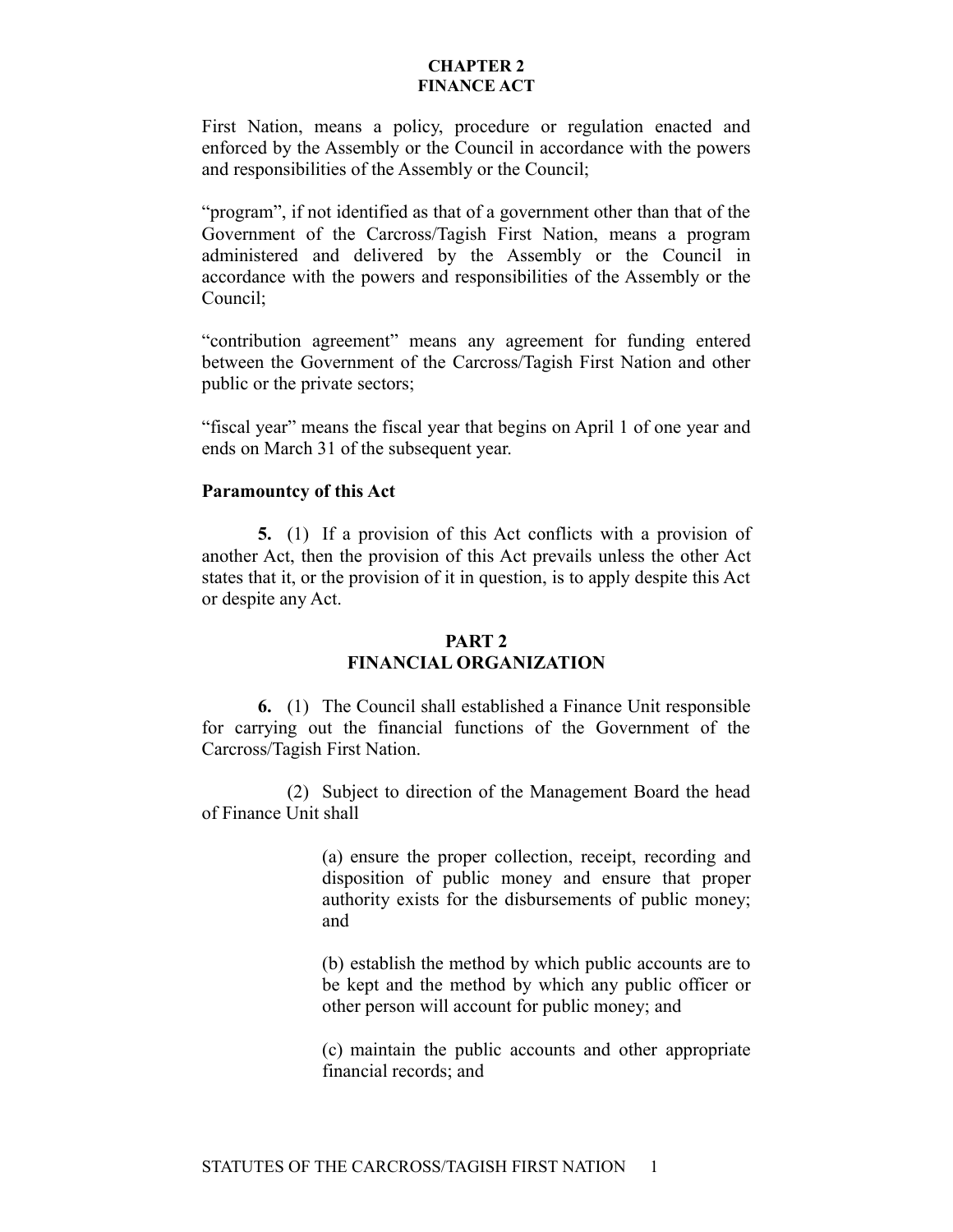(d) prepare any financial statements and reports required by the Assembly, Council or other public body; and

(e) perform, as directed by the Management Board, such other duties consistent with the Constitution of the Carcross/Tagish First Nation, laws, policies, procedures and regulations.

## **PART 3 CONSOLIDATED REVENUE FUND**

**7.** (1) All public moneys and revenues collected and expended shall form the Consolidated Revenue Fund.

(2) All public moneys and revenues shall be deemed to be paid into and paid out of the Consolidated Revenue Fund.

(3) The Management Board may establish accounts for the deposit of public money with

> (a) any bank or trust company that are members of the Canadian Payments Association; or

> (c) any local cooperative credit society that is a member of a central cooperative society having membership in the Canadian Payment Association.

(4) Any money held by Her Majesty in Right of Canada for the use and benefit of the Carcross/Tagish Indian Band, in the meaning of the *Indian Act*, shall be transferred to the Consolidated Revenue Fund.

(5) Any money transferred to the Government of the Carcross/Tagish First Nation either under this Act or Government of the Carcross/Tagish First Nation Final Agreements shall form part of the Consolidated Revenue Fund and shall be administered in accordance with the Constitution, laws, policies, procedures and regulations.

## **PART 4 POWER TO INVEST**

**8.** (1) Where public money in the Consolidated Revenue Fund, other than money in a trust fund, is not immediately required for payments, such money may be invested in

> (a) securities that are obligations or guaranteed by Canada, a Province or Territory; or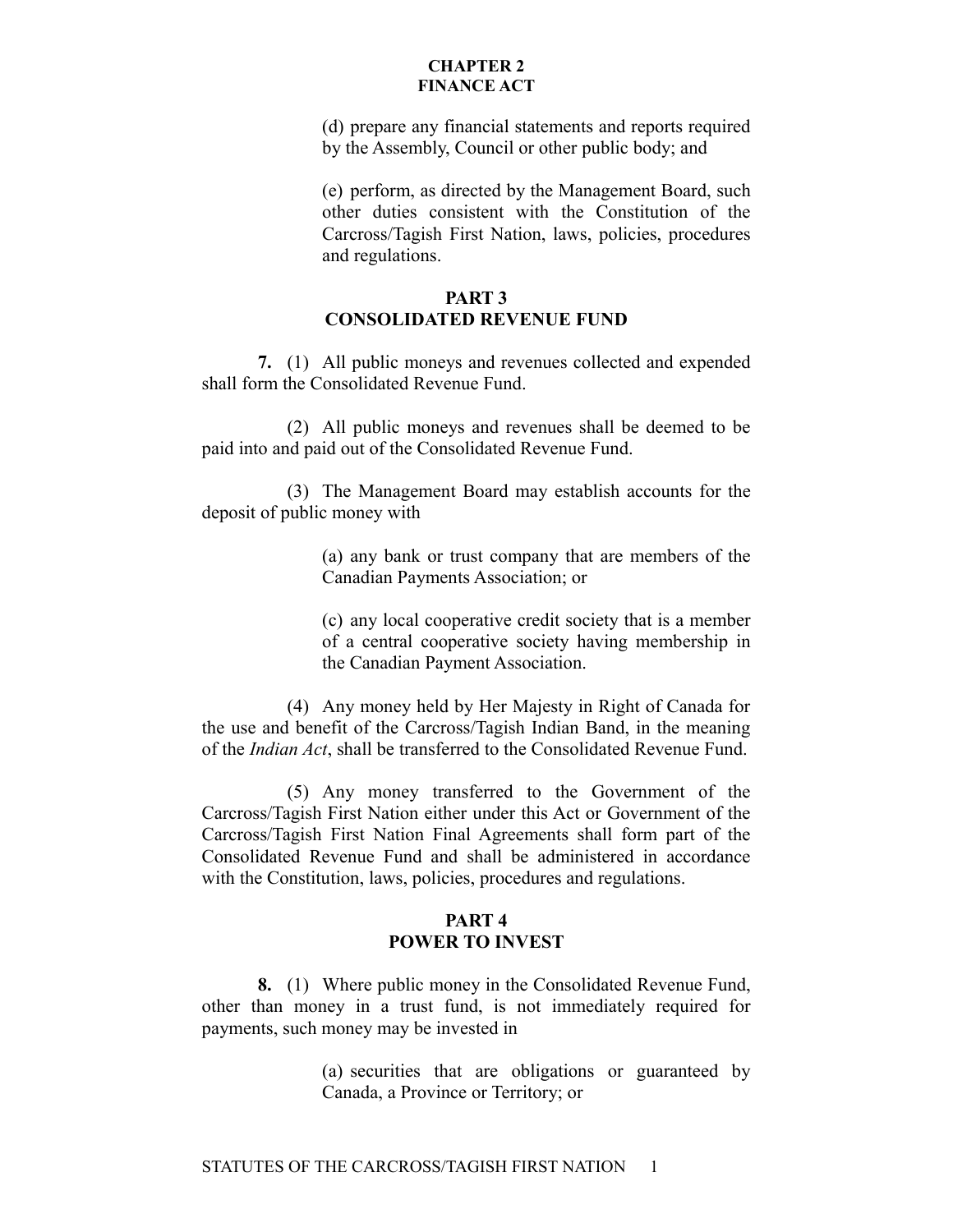(b) fixed deposits, notes, certificates and short term papers of or guaranteed by a bank; or

(c) commercial papers issued by a company incorporated under the laws of Canada, a Province or Territory.

(2) Subject to any other law, where public money in a trust fund is not immediately required for payments such money may be invested in accordance with the trust laws of Canada, a Province or Territory.

(3) An investment held under this Act may be disposed of or exchanged or traded for another investment authorized under this Act.

(4) Subject to any law, where public money from a trust fund or money from a fund designated as a special fund by the Management Board is invested, interest earnings or proceeds from an exchange, trade or disposition in respect of the trust fund, or the special fund, may be paid into the appropriate trust fund or special fund.

(5) Any net income resulting in any fiscal year from the purchase, holding or sale of securities pursuant to this Act shall be credited to revenues of that fiscal year and any net loss shall be charged to an account established for that purpose.

(6) The Management Board may appoint a public body or person(s) to provide advice on the exercise of the handling of and other matters relating to investments.

#### **PART 5 TRUST MONEY**

**9.** (1) Trust money shall be paid into and will be maintained in trust accounts established by the Management Board within the Consolidated Revenue Fund.

(2) All trust money shall be receipted in a manner that shall set out the amount received, and cause, reason, or matter in respect of which the trust fund is received.

## **PART 6 REVOLVING FUNDS**

**10.** (1) The Assembly may authorize the Management Board, by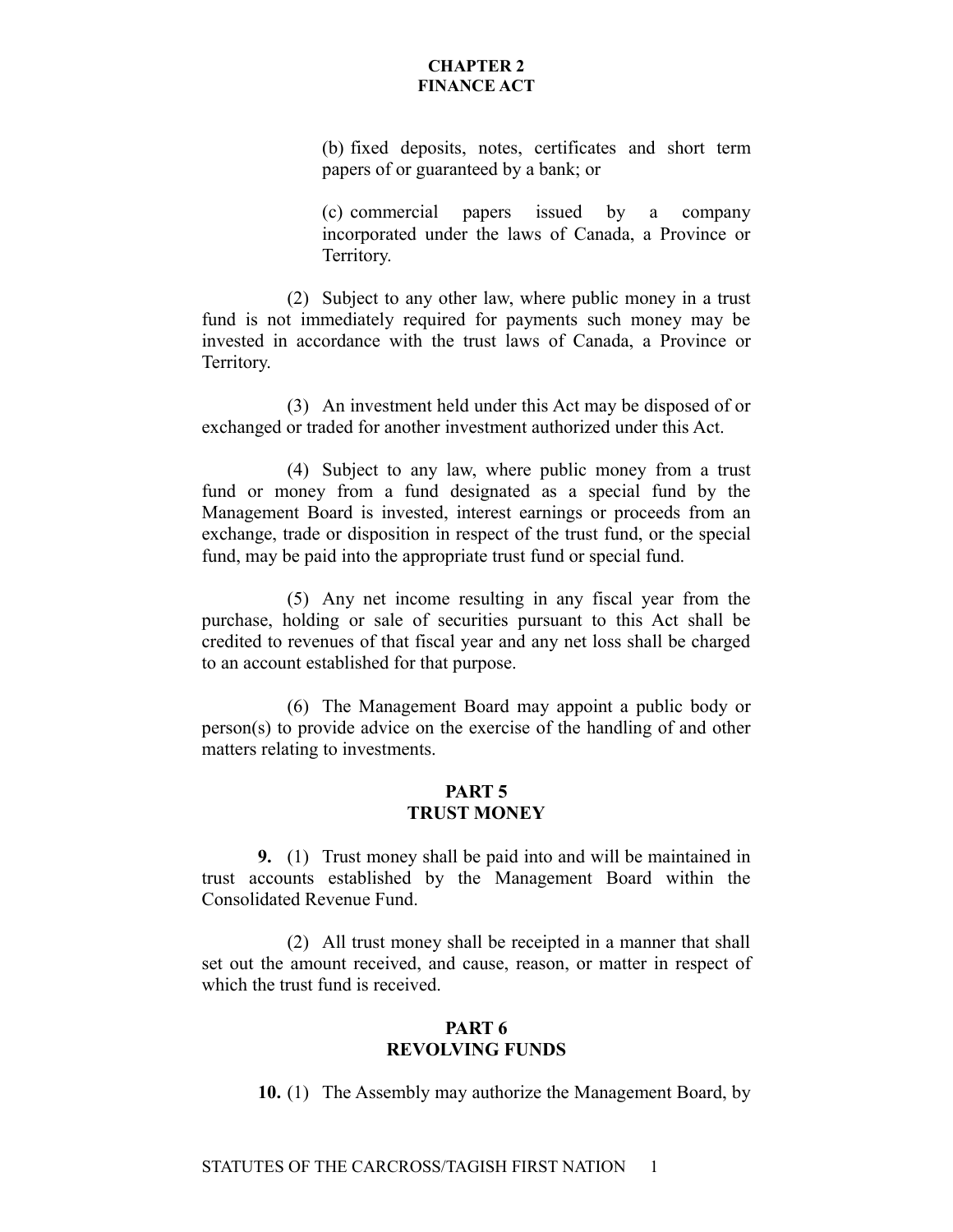resolution, to establish revolving funds for specific purposes.

(2) All revolving funds established under this Act shall remain part of the Consolidated Revenue Fund.

(3) Any revolving fund established under this Act shall be specific as to its purpose and shall include a dollar limit that shall not be exceeded without prior approval of the Assembly.

(4) Where a revolving fund has been authorized, the Management Board may issue directives in respect to

(a) the accounts and records to be kept, and

(b) the method of charging and crediting the fund, and

(c) the method of valuing the inventory of the fund, and

(d) any other matter in regard to governing the operation of the fund.

(5) For each revolving fund there shall be included in the public accounts a statement for the year showing

(a) the assets and liabilities of the fund, and

(b) a summary of the transactions of the fund.

## **PART 7 PUBLIC MONEY**

**11.** (1) All public monies and revenue received, held or collected by, for or on behalf of the Government of the Carcross/Tagish First Nation, shall be deposited to the credit of the Consolidated Revenue Fund.

(2) Every person who collects or receives public money shall pay or give all public money to the head of the Finance Unit, or to such other public body or person(s) designated to receive such money, or deposit such money to a bank account authorized by the Management Board.

(3) The head of the Finance Unit, or designate, shall deposit all public money received to the credit of the Consolidated Revenue Fund.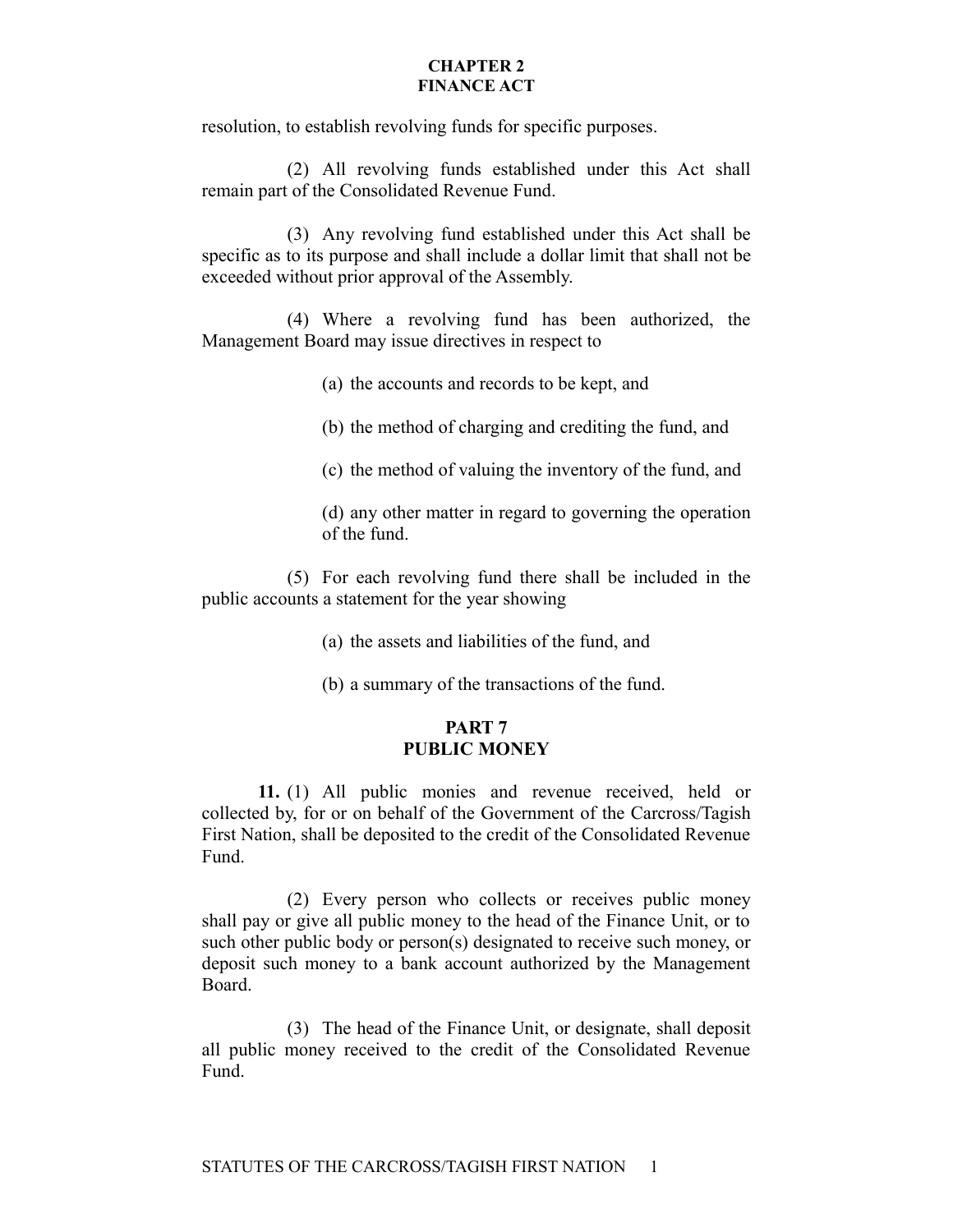(4) Every person who collects or receives public money shall keep a record of receipts and deposits thereof in such form and manner as prescribed by the Management Board.

(5) The Management Board may establish regulations and give direction in respect of

> (a) the form and manner by which public money will be collected, received and deposited; and

> (b) rates of payment of fees or commissions to persons collecting, managing or accounting for public money as remuneration for all services performed; and

> (c) the methods by which fees or commissions may be paid.

(6) The remuneration in subsections (5)(b) and (c) does not apply to employees whose duties may include collection and receipt of public money.

## **PART 8 PUBLIC PROPERTY AND THE USE OF PUBLIC PROPERTY**

**12.** (1) No disposition or loan of public property shall be made to any person except as provided for by the Constitution or other laws.

(2) Subject to regulations, the Management Board may issue the following directives in respect of public property

> (a) the acquisition of property by the Government of the Carcross/Tagish First Nation; and

> (b) the custody and control of public property including the maintenance of inventories; and

(c) the sale of public property; and

(d) the deletion of public property from inventory.

(3) The Assembly may make regulations in respect to public property as necessary including providing for the recovery of loss or damage to public property caused by negligence or willful misconduct of a public officer who is responsible for the operation, care or custody of the public property.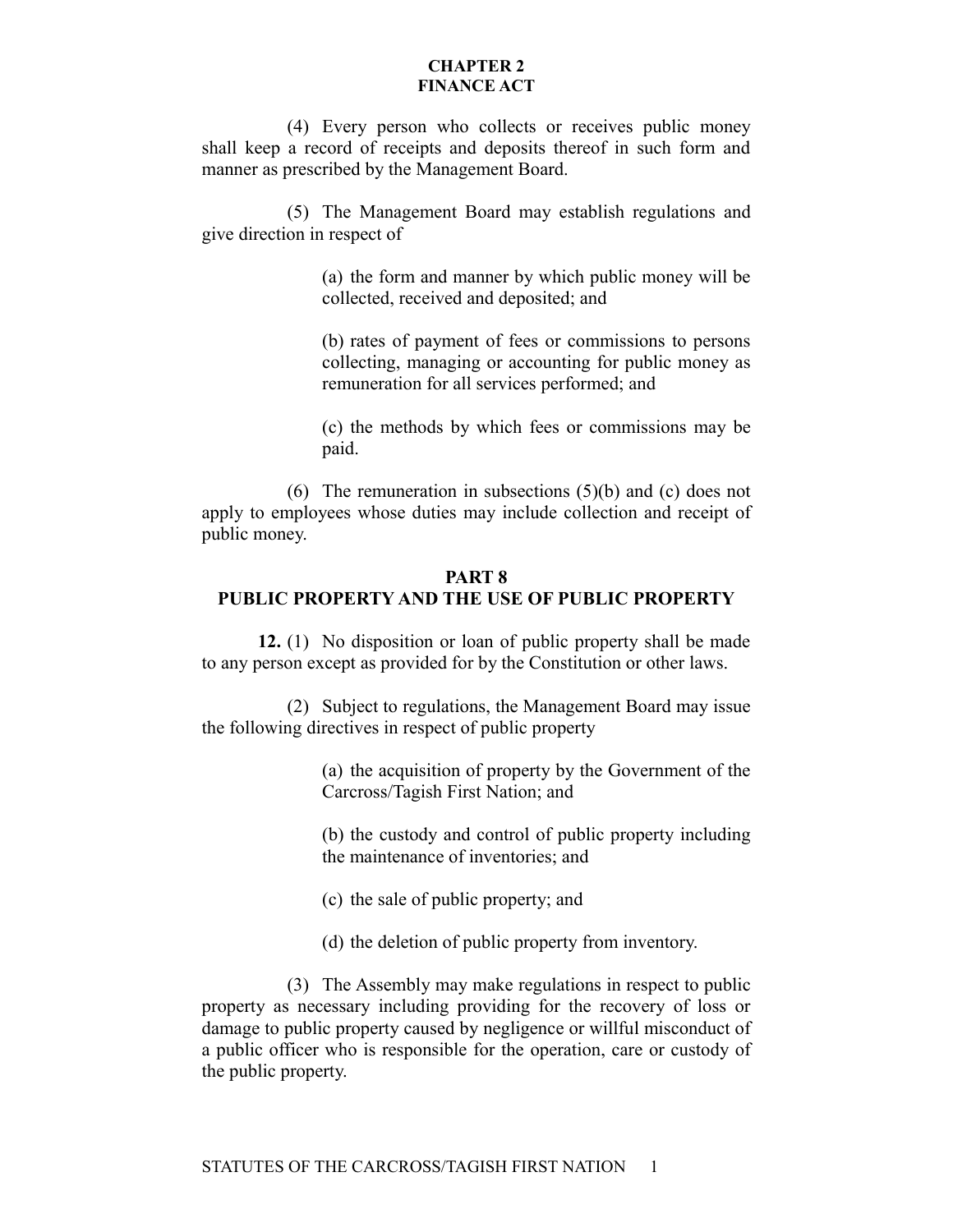(4) Subject to any other law, policy, procedure or regulation, the Management Board may issue directives to

> (a) establish fees for the provision of a service by the Government of the Carcross/Tagish First Nation to any person or for the use of public property by any person; and

> (b) establish conditions subject to which a service may be provided by the Government of the Carcross/Tagish First Nation to any person or subject to which public property may be used by any person; and

> (c) authorize public officers to provide to any person a service or the use of public property and to enter agreements for the provision of a service or the use of public property.

#### **PART 10 REFUNDS**

**13.** (1) Money received by mistake, and/or money received for any purpose that is not fulfilled will be refunded from the Consolidated Revenue Fund in part or in full as circumstances may require.

## **PART 11 LOAN ADVANCES AND EQUITY INVESTMENTS**

**14.** (1) No loans of public money shall be made without the authority of the Assembly.

(2) Notwithstanding any other law, the power to make loans, advances or direct equity investments from the Consolidated Revenue Fund shall be by resolution of the Assembly and exercised in accordance with regulations.

(3) The Assembly may make regulations in respect to loans and investments as necessary.

(4) Under no circumstances will the Government of the Carcross/Tagish First Nation loan money to anyone from its program and administration funds.

(5) For greater certainty, loans are defined as

(a) personal or commercial loans such as usually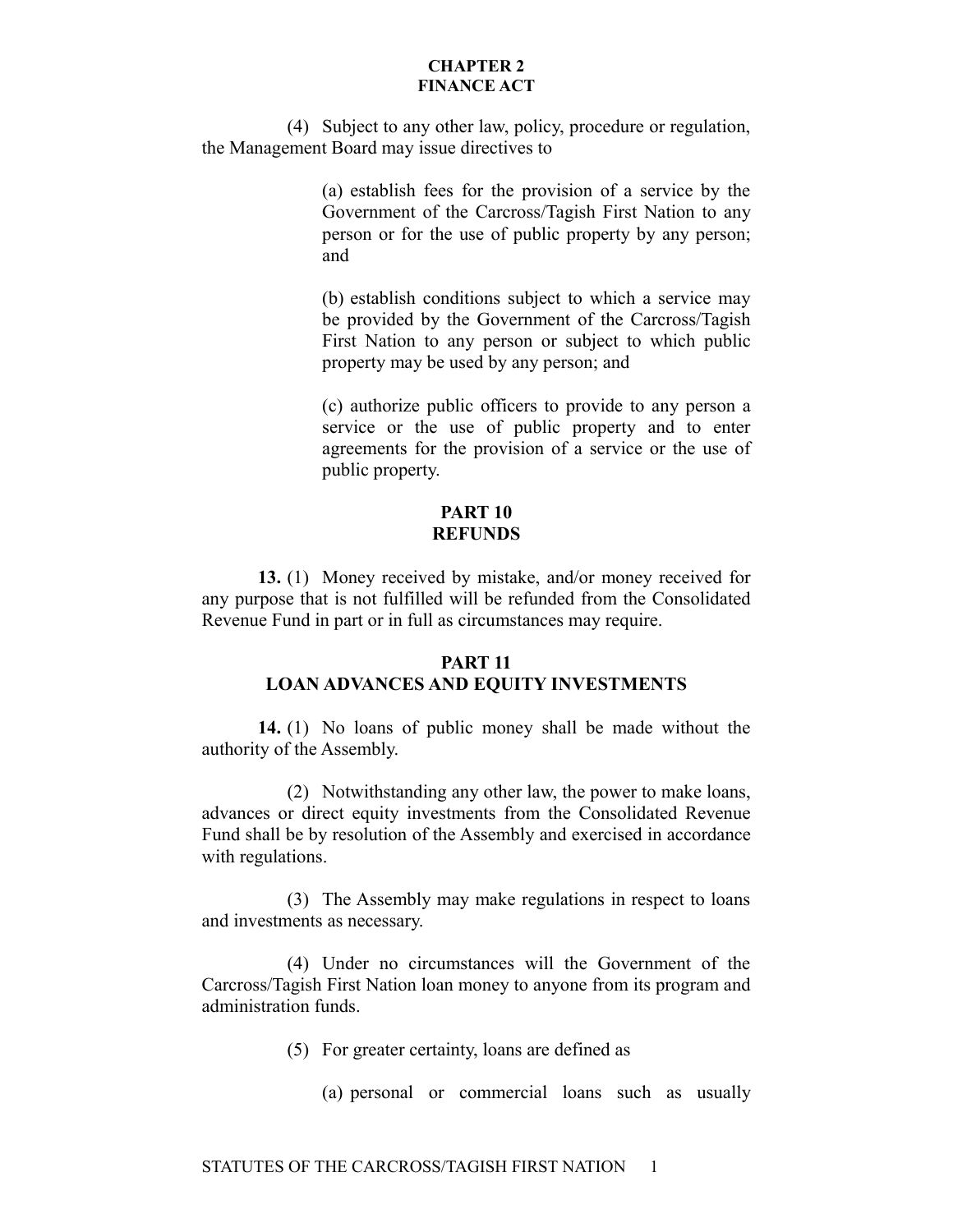obtained from financial institutions; or

(b) advances, other than may be provided for under a respective policy, against remuneration for employment, contract or other fees for services, or advances against or borrowing from any public monies.

(6) No bills shall be paid on behalf of individuals unless the nonpayment of bills could adversely affect assets controlled by the Government of the Carcross/Tagish First Nation. Prior to payment, such bills shall be approved by Management Board and/or the Council.

## **PART 12 REMISSIONS**

**15.** (1) Where the Council considers it in the public interest such as in a case or class of cases where great public inconvenience, great injustice or hardship to a person has occurred or is likely to occur —the Assembly may authorize the remission of

> (a) any tax, royalty, fee or other sum that is paid or payable to the Government of the Carcross/Tagish First Nation and that is imposed or authorized to be imposed by any law; or

> (c) any forfeiture, fine or pecuniary penalty imposed or authorized to be imposed by any law.

(2) A remission authorized under this Act may be total or partial, conditional or unconditional.

(3) Money required to be paid by the Government of the Carcross/Tagish First Nation under this Act may be paid from the Consolidated Revenue Fund.

(4) Every remission under this Act shall be reported in the public accounts for the fiscal year in which the remission is made.

## **PART 13 FINANCIAL PLANNING AND BUDGETING**

**16.** (1) The Management Board may establish a 5-year financial planning system as part of the annual budgetary process under which

> (a) the Management Board shall prepare an annual budget for Council with estimates of revenues and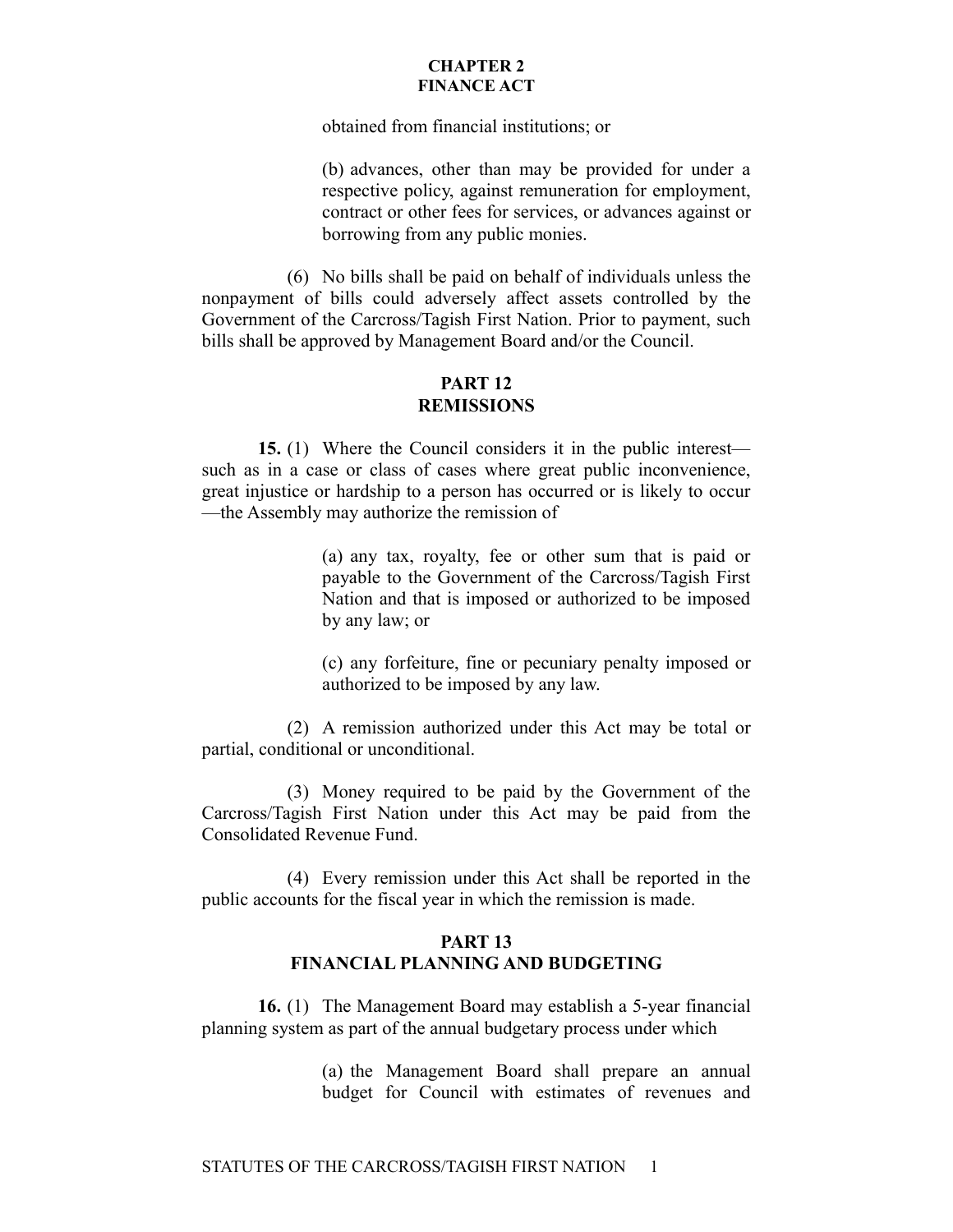expenditures by division and/or department, and by program and activity, and for goods and services for the next fiscal year; and

(b) the Council shall present the annual budget estimates to the Assembly for acceptance and approval before the beginning of the next fiscal year; and

(c) in the event that the Assembly is not meeting or is otherwise unavailable to approve the annual budget before the new fiscal year, the Council may approve up to one quarter of the proposed budget as an emergency measure to ensure continuity of on-going programs and activities for the general good of citizens, and whereby such approval by the Council shall be confirmed by the Assembly in their subsequent deliberation of the said annual budget and before the expiration of the first quarter of the new fiscal year; and

(d) the Council shall have the authority to adjust and recast the annual budget during the fiscal year provided that the total budget surplus/(deficit) does not change by more than ten percent; and

(e) the Council shall have the authority to adjust and recast the approved budgets during the fiscal year for department/program funding received through contribution agreements provided that such adjustments do not result in the creation of a deficit greater than ten percent of the approved budget surplus/(deficit); and

(f) copies of the proposed budget and of approved budgets—at the request of or prepared by the Management Board and in respect of any or all public bodies, programs and activities—shall be made available, as soon as practicable, to the Assembly and will be posted in the Government of the Carcross/Tagish First Nation head administration office for inspection during normal office hours by any citizen.

## **PART 14 PUBLIC ACCOUNTS**

**17.** (1) A report called the Government of the Carcross/Tagish First Nation Public Accounts shall be prepared by the head of the Finance Unit for each fiscal year and presented to the Management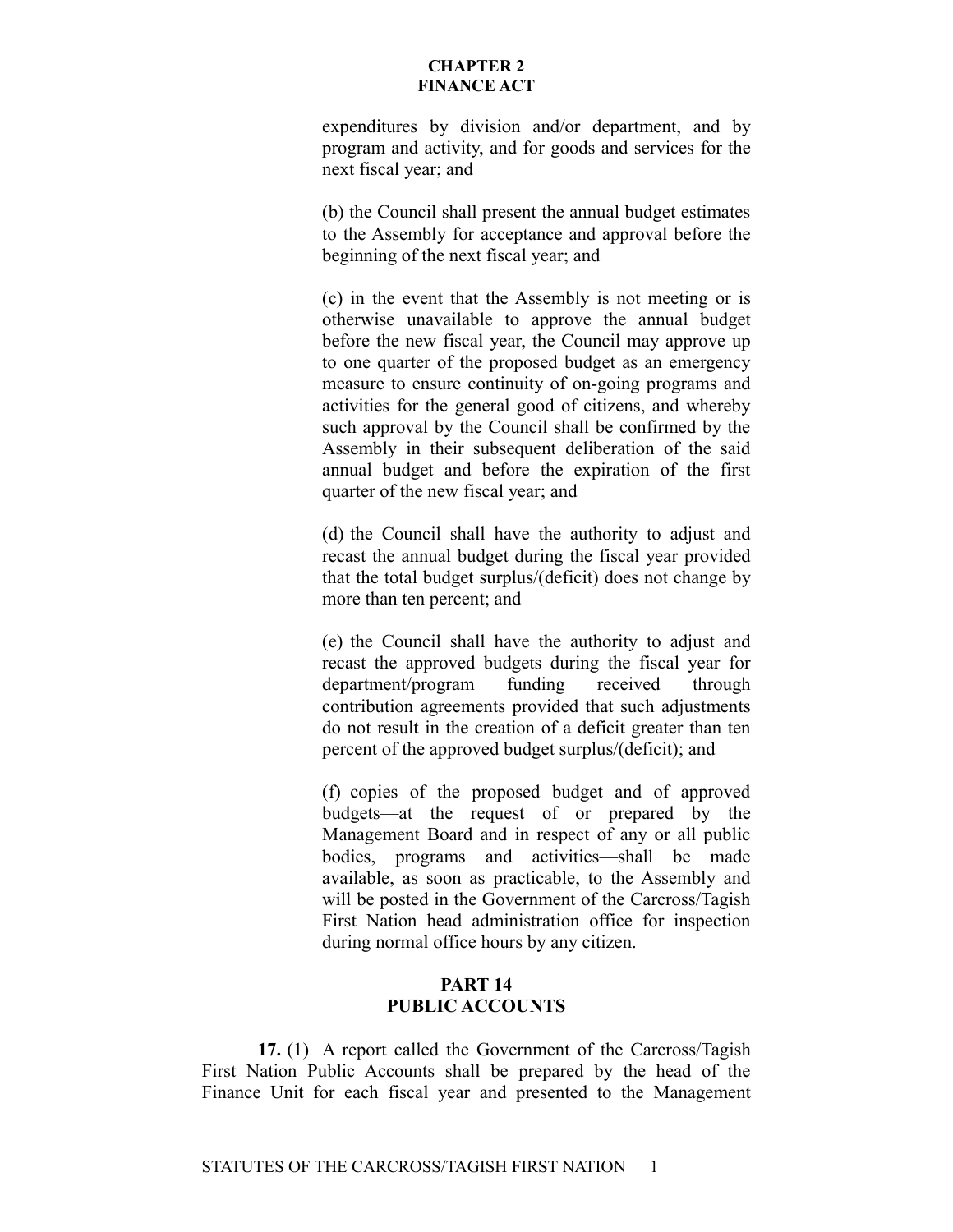Board, who will present it to the Council, and the Council who will present it for acceptance to the Assembly at their annual meeting following the end of the fiscal year.

(2) The Public Accounts report shall be in such form and in accordance with the accounting policies as established by the Management Board and shall contain

> (a) statements of assets and liabilities showing the Government of the Carcross/Tagish First Nation financial position as at the end of the fiscal year; and

> (b) statements of Government of the Carcross/Tagish First Nation revenues and expenditures showing the results of operation for the fiscal year; and

> (c) statements of changes in the financial position of the Government of the Carcross/Tagish First Nation for that fiscal year; and

> (d) the auditor report on the examination of the Government of the Carcross/Tagish First Nation accounts and financial transactions for the fiscal year; and

> (e) such other information as may be necessary to show the Government of the Carcross/Tagish First Nation fiscal year financial position.

## **PART 15 EXTERNAL AUDIT**

**18.** (1) The books, accounts and other financial records of the Government of the Carcross/Tagish First Nation shall be audited and reported upon, at least once a year, by a Certified Public Auditor (Accountant) and consistent with accepted public sector practice.

(2) The auditor report shall be made to the Management Board, who shall present it to the Council, and the Council who shall present it to the Assembly at their annual meeting and for inspection by any citizen in attendance.

(3) Immediately upon receipt, copies of the audited financial statements, and the report thereon, shall be made available to the Council and the Assembly, and shall be available in the Government of the Carcross/Tagish First Nation head administrative office for inspection,